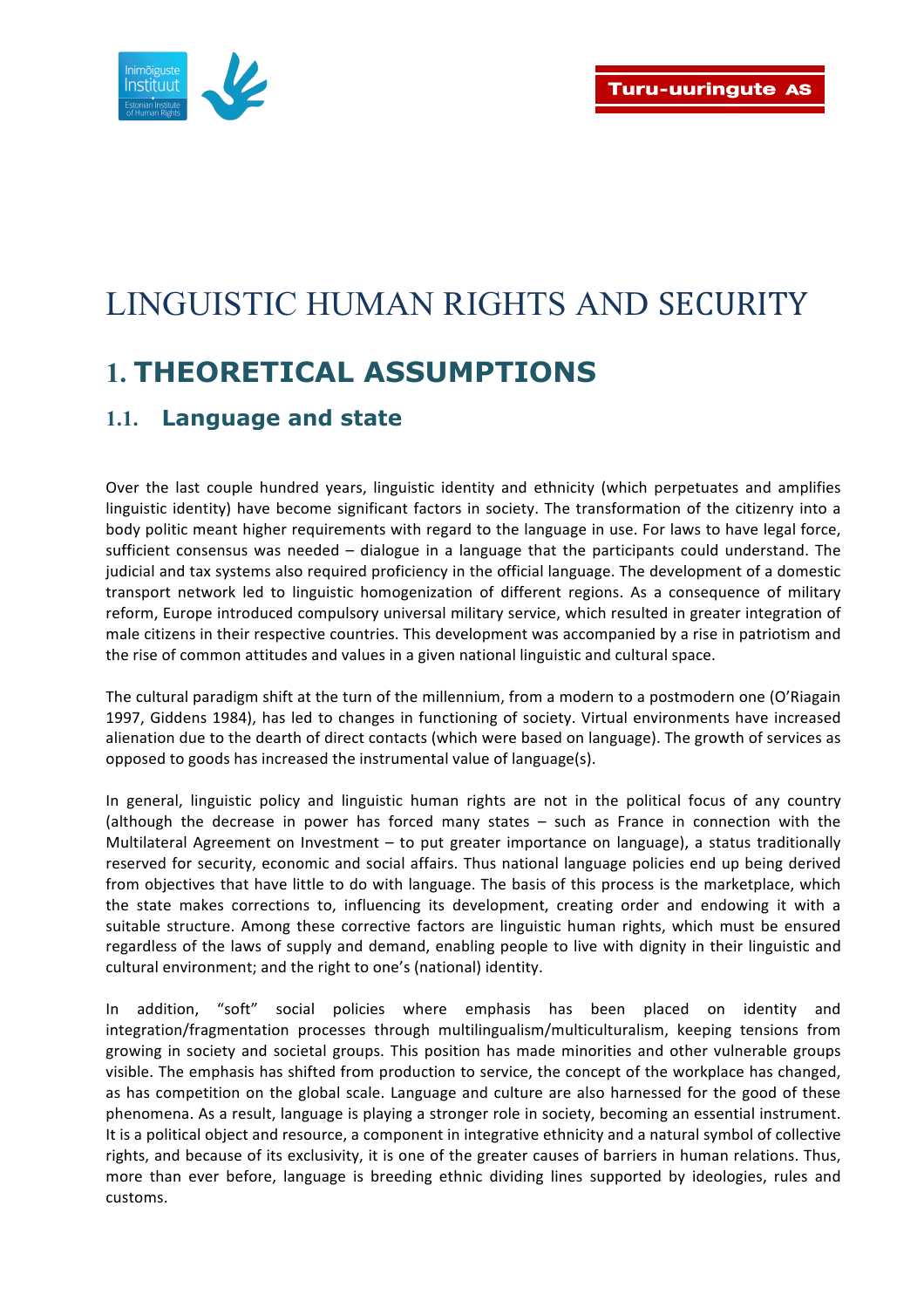

Simultaneously, because of its greater instrumental value, language is correlated with the economic and social well-being of its speakers. Language thus regulates access to power. The primordial and instrumental values work in synergy, making language one of the most important factors in today's political life.

Countries and international organizations have recognized the nature of language as a resource, a right and a risk, and more and more is being invested into language policies that would eliminate risks stemming from language and allow a stable and democratic social order to be established, with attendant generation of economic and political advantages over competitors. The visible side of this process is that advanced countries have established a legal system, national programmes and institutions for language issues. One method of achieving success in global competition is language technology, where linguistic technologies and linguistic demand are coupled together though the multilingualism of goods and services. 

A nation-state system presupposes a common language, which increases linguistic and cultural unity of the population and  $-$  because the language is in use in a unique area  $-$  reduces the possibilities for conflicts, by increasing security and integration. The civil service, economic interest groups and the ethnic majority determine a country's language policy. The civil service requires increasingly formalized document management systems and, in turn, language proficiency. In addition to putting importance on internal language functions, the state in its role as purchaser and provider of employment and economic opportunities has increased the instrumental value of language in the second and third sector as well. It is this field in particular that countries see as the basis for shaping language policies. There also exists a hidden side where language is used as an instrument of power. Pre-existing language proficiency is linked to educational and employment opportunities, giving applicants who are proficient in the official language an advantage over the rest.

The role of the ethnic majority is of determining importance in defining the common language. If the national majority defines itself with a specific language and is in power, this will also determine the language used by the civil service and in the economy.

There are no qualitatively superior or inferior languages, there are only languages that receive social protection and others that are snubbed (Rannut 2001). Language is not a thing in itself; rather its value is determined by a society with a specific power structure. The value of language is reflected as a component in the price of every good and service. This component – the economic value of a language – increases in society due to a decrease in the share of products and a concurrent rise in the share of services, which requires greater and higher-quality use of language. Standards have risen for generation and comprehension of text, requiring employees to be more proficient in language.

#### **1.2. Language and security**

Security is conventionally defined as the absence of threats. That means authorities that are interested in social transformation outside the norms of democracy and the limits of internationally acceptability (e.g. revolt, war, coup) will not be capable of realizing its intentions. One of the leading theoreticians of the Copenhagen School of security studies, Waever (1993: 23) distinguishes societal security (security of a society or a part thereof) and national security. Societal security pertains to society's ability to preserve its principal identity without prejudice to changing conditions and threats. Above all, it is based on sustainability of linguistic, cultural, religious and ethnic identity and customs in its evolutionary development. Society is endangered when its identity is endangered.

National security is a derivative of societal security. National security is influenced by the security of its underlying society. In the case of nation-states, the distinctions between these two categories are of no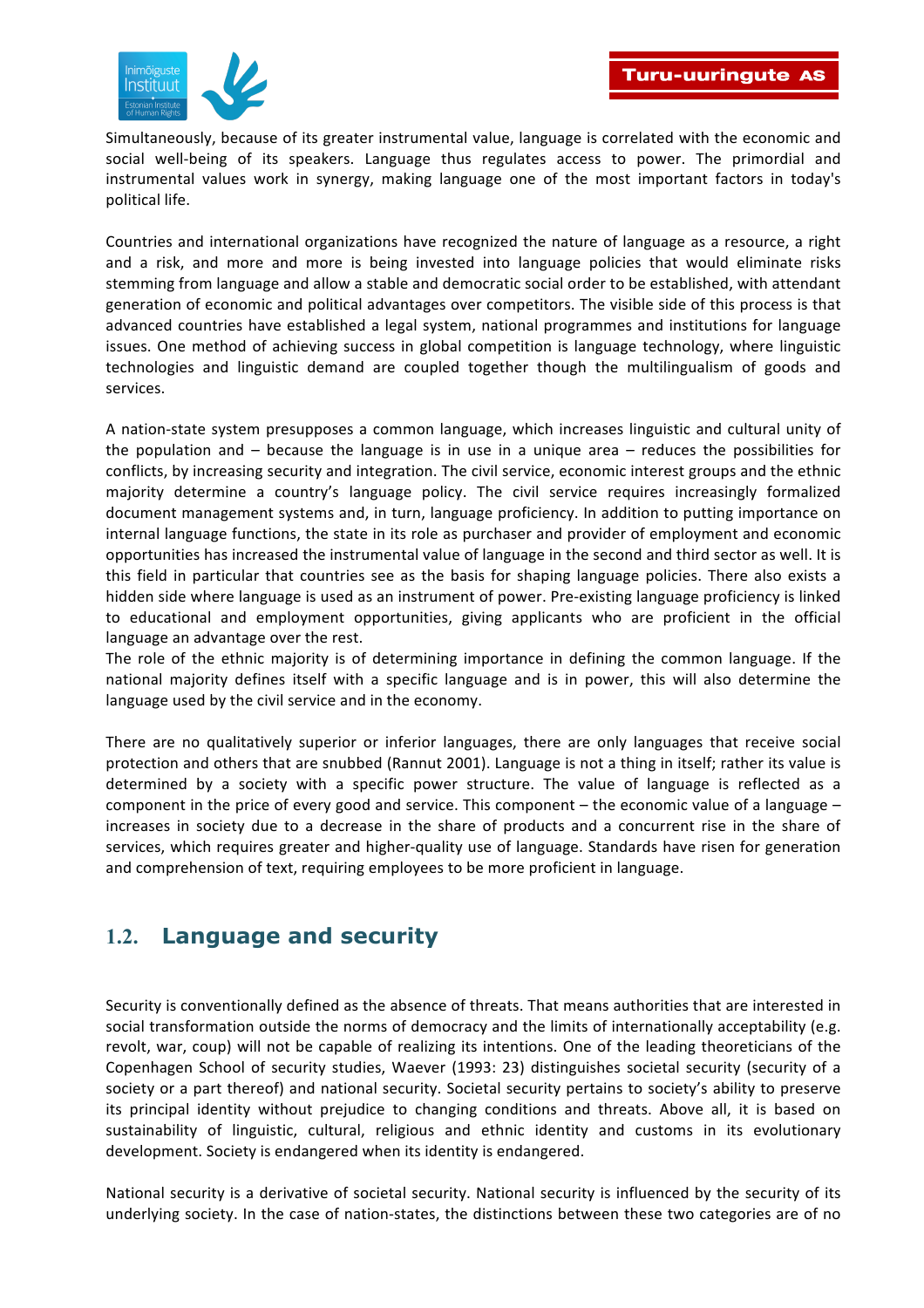

consequence. If nation and state do not coincide, security of a given nations may increase threats to the state (such as Corsicans as part of France). The solution is to unite two categories of security, defining it on the basis of political criteria of nation and society, creating a unified cultural identity or hierarchical composite identity where everyone has more than one identity.

Security is one of the factors that contribute to language policy. Ager (1999) divides it into three, the first being territorial security as fear of regional languages. Government policy vis-à-vis regional languages is based on linguistic national unity and the primacy of the official language over other languages spoken in the country (which may be in use in official functions alongside the official language). The main channels for implementing the policy have in the past been education, the military, social and political domination (language of the judicial system and the public sphere). Thus regionalism, fragmentation and disintegration are recognized as threats. Besides protecting one's own language, the use of other languages is rendered as complicated as possible, with an attempt made to drive them out of use or to dismantle the associated regional identities. Up until the Renaissance and Age of Discovery, language did not pose a problem for those in power. Subjugation to power was the important thing, and this presumed that people comprehended edicts. For this reason, courts in that era used the language that was acceptable to everyone, including dialects and local languages.

Second, Ager highlights social security – a fear of social outsiders. One danger is that the destruction of integrity on the basis of class characteristics, social fragmentation and segregation, which could lead to a confrontation between different social groups. Thus it must be ensured that all inhabitants are socially accepted and that no one feels ostracized. The methods that can be used are assimilation, in which differences are eliminated, and its opposite, integration, which allows cultural differences to be preserved. 

In language policy, social acceptance is realized through avoiding coinciding of language groups and groups formed on the basis of social characteristics and interests. Typical groups may be youths, the poor and immigrants. For younger people, social acceptance is ensured by acquisition of sufficient proficiency in the official language in the course of compulsory schooling. This has been made a main objective of education in most countries, expressed in the amount of class time allocated to it. Realizing the goal in the case of all young people regardless of ethnic and linguistic background ensures sufficient engagement with society and keeps dividing lines from forming within society. This enables socialization and social mobility.

The poor are defined differently in each society. In general, the poor are considered to be people who have a low status in society and lack economic, social and political power. The language of this group is characterized by major social variation, in general not conforming written language standards. Such use of language is seen as a threat to written language because it is not consistent with the standards and thus is seen as debasing the standards. The other threat is that the scope of application of written language standards will become reduced and continue to become more. In addition to the education system, the field of language planning deals with this aspect. Thus the question of language is at once also a social issue.

Immigrants and their languages are generally seen as a source of a threat as they can violate the written language in use. The objective of immigrants learning their home language – something enabled under international law – is to allow them to return to their country of origin. This was related to the older view that immigration is short-term, economic and temporary. Thus the objective of official language policy is to let the immigrants master the official language and preserve very limited use of home language. Proficiency in the home language is generally not counted toward educational attainment at school. Even though there is officially a lack of social exclusionary policy, only those who acquire language already in childhood and who are competitive with mainstream society are successful. Although the state must ensure equal opportunity for everyone, non-Estonians are less successful at national examinations (and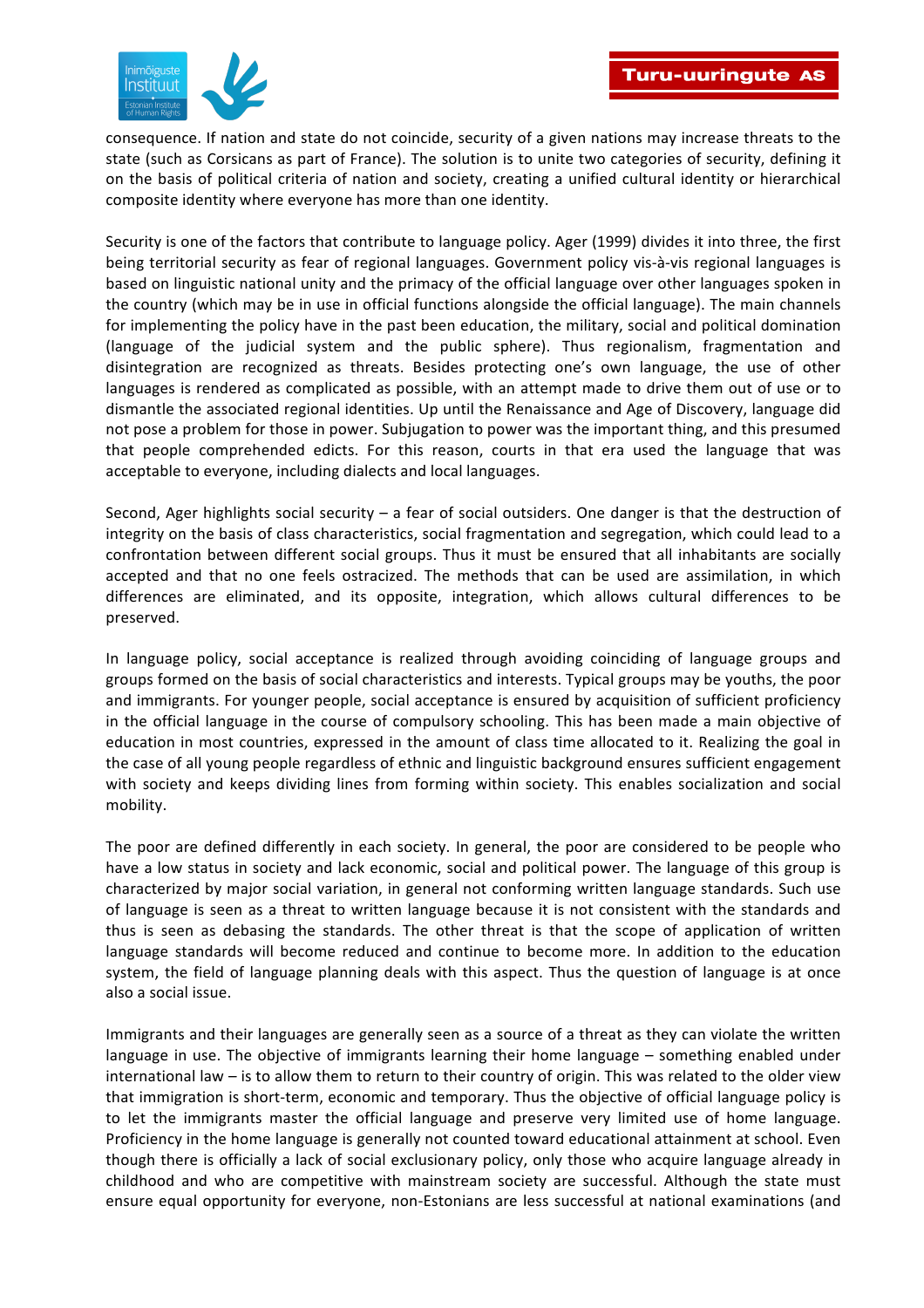

gaining the right to sit for the examinations). Adult language education is not widespread and encompasses only a limited share of the target group. Younger and more educated people are interested in learning the language – these people find that it gives them advantages on the labour market. Interest is related to the language needed in one's work, and the language is learned in short cycles. The result is segregation and exclusion from society.

The biggest threat is segregation, which creates closed ghettoes. The main fears are being outperformed by immigrants: they speak of low native population growth and high birth rate among immigrants, immigrants as a social burden and vector for crime, allegedly unclean lifestyles and lack of concern and scorn for local culture. The corresponding racism cliché lies in the creation of a generalized "them" model and depicting the rift between "us" and "them" as unbridgeable (Wievorka 1992:342): "they" are not prepared to adopt the concept of nation-state and cast aside language and other social norms.

Nor have the tensions and conflicts of past periods gone away. New language policy phenomena have arisen, of which Ozolins (2002) cites the following, classifying them as phenomena of linguistic imperialism:

- 1. direct or concealed establishment of a non-local language in an increasing number of fields in public and social relations:
- 2. prevalence of asymmetric bilingualism based on diglossal attitudes;
- 3. restriction of functions in which local languages are used, often accompanied by ideological stigmatization of the languages in favour of a more "modern", "developed" or "international" language;
- 4. when a large country such as a superpower ceases to exist, the colonists identify themselves as a minority that is under attack to ensure that the language of the former superpower remains in place as the lingua franca and they demand asymmetric bilingualism (along with their monolingualism) based on minority rights, which essentially do not regulate the situation.

#### **1.3. Language policy**

ı

Language policy is used for directing, influencing and shaping the linguistic environment. It encompasses the social environment and influences society, changing its linguistic properties. Thus the function of language policy is to manage and control society's linguistic development toward objectives defined by those in power, consisting of intentional attempts to influence use of language and communication through the legal system, administrative affairs and public relations system. Still, the field of language policy is narrower than the language environment, mainly encompassing language officials and public functions. According to Calvet (1986: 20), language policy is the set of instruments deliberately brought to bear on the common tangents between language and society. Language policy instruments originate from the legal, administrative and oversight system (e.g. ombudsman, chancellor of justice or special tribunal) and public relations, while planning of activity and evaluation are classified as language planning<sup>1</sup>. Language policy is a reflection of the power relations in society, allowing them to be transposed into the language environment. Some outcomes of language policy are unplanned, arising

<sup>&</sup>lt;sup>1</sup> Phillipson and Skutnabb-Kangas (1996) define language policy as follows: "Language policy is concerned with language matters at the collective level, whether suprastatal, statal, or substatal. It is guided by overall policy concerns such as appropriate educational policy or the facilitation of democratic citizenship. The focus in language policy studies on the collective level implies a concern with social structure and power."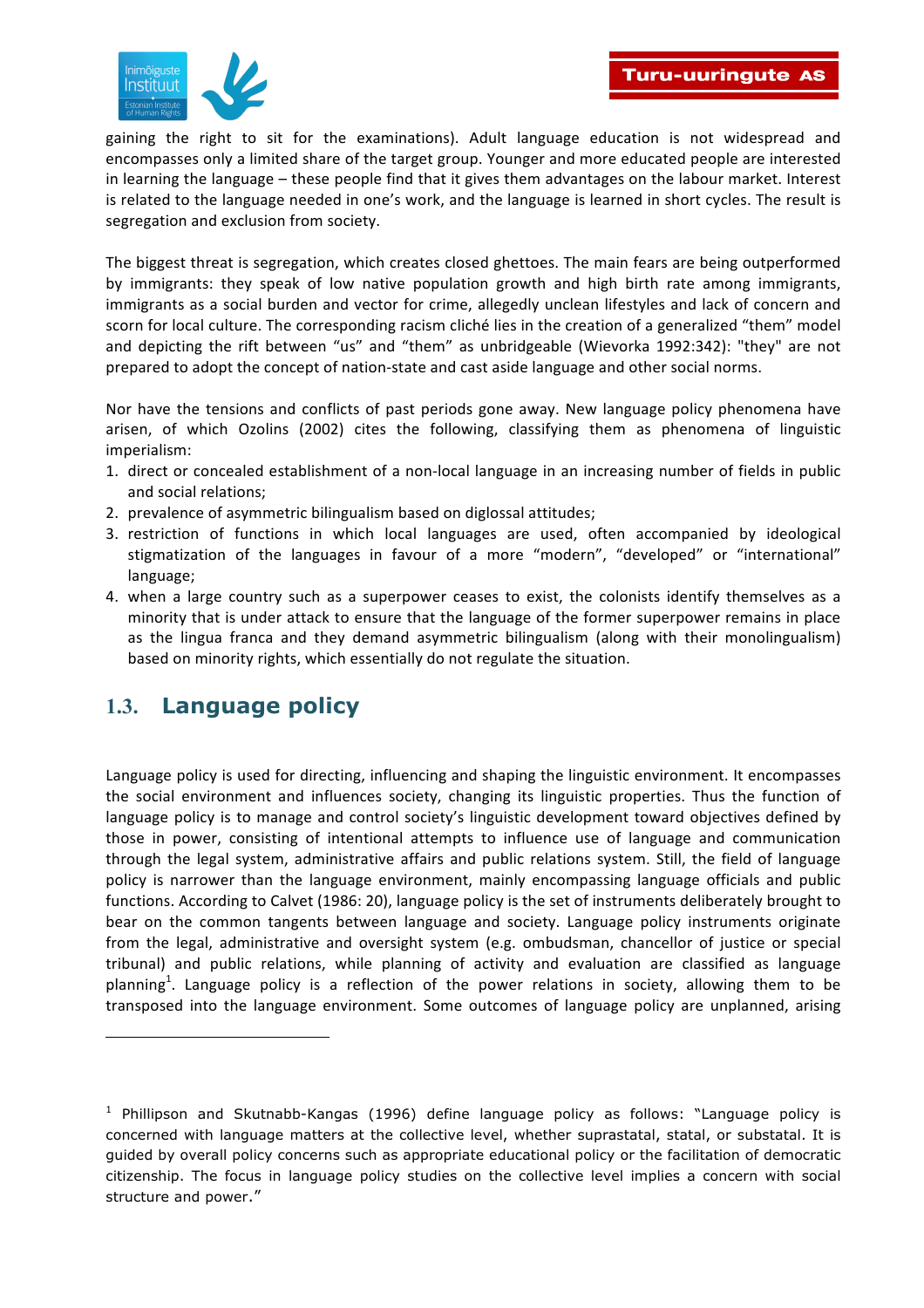

from standards and administrative measures established for other purposes (such as consumer protection, issuing of documents, judicial and police activity) while others are based on a specific administrative system with defined functions where each institution within the system has a specific language policy function. Such institutions are established and their activity organized based on language planning, consisting of an applied programme the performance of which is verifiable in practice.

The main activity of language policy is to regulate the language environment through creation of a language planning-based legal environment and administrative apparatus as well as through linguistic image creation, based on its own objectives (such as preservation of language, increasing competiveness, excluding other languages). Lo Bianco's (1987) **4-e-policy** highlights the primary language policy fields:

- **enrichment** (related to cultural heritage);
- equality (human rights, chiefly);
- economy (e.g. obtaining added value through adding or removing a language, increasing efficiency and economic success by the right choice of educational programme or foreign language education policy);
- external, foreign policy and economic aspects, including conflict avoidance and resolution and goodneighbourly relations.

Lack of language policy may lead only to creation of a majority government that serves mainstream interests and which marginalizes other groups, resulting in lack of educational attainment, rise in crime, unemployment, increased xenophobia and reduced security throughout society. Ineffective foreign language policy can result in reduced competitiveness on the international level and a costly and unbalanced social structure due to language barriers within and around society.

Baldauf and Kaplan (1997) note that some of the activities that make up language policy take place without intervention of the language planners, as they are part of the solution to a problem in some other filed, the result of laissez-faire language planning, taking place spontaneously or haphazardly or evolving from a narrowly defined ad hoc solution. Most language policy solutions at the microlevel (e.g. interaction of personnel with a French-speaking chef at a food service company) do not require the intervention and assistance from the language planners.

Language policy is an integrated part of social policy. Usually it encompasses culture (ensuring the sustainability and creativity of the main ethnicity's culture and language through films, literature, media, music etc), trade and commerce (the ability to use the official language effectively within the country and to use appropriate foreign languages in foreign relations), foreign policy (ensuring the fluid activity on the part of diplomats, officials and experts in a foreign-language environment, distribution of language(s), shaping international language law corresponding to the respective country's interests), and education (ensuring that one's own citizens have proficiency in the official language(s) and the necessary foreign languages). In some countries, (a) separate government institution(s) or department is in charge of the relevant area, but in some countries the different functions are divided up among ministries in different spheres. There are a total of 600 such institutions worldwide.

Language planning and related activities are ordinarily related to broader social restructuring, the objectives of which lie outside of language. By this means, the linguistic choices of language planning are made depending on multilingual factors, making language planning a part of larger political objectives.

In the course of language policy activities, a language regime is established  $-$  a system of measures in legal, administrative and public arenas  $-$  for ensuring stability and sustainability of the linguistic environment. More than one regime may be in simultaneous use in the same administrative unit. For example, Estonia has three: the territorial monolingual regime in the sense of an official language, a bilingual regime (simultaneous use of an official language and minority language) on the principle of territoriality and cultural autonomy, and foreign-language regime in fields determined by the Cabinet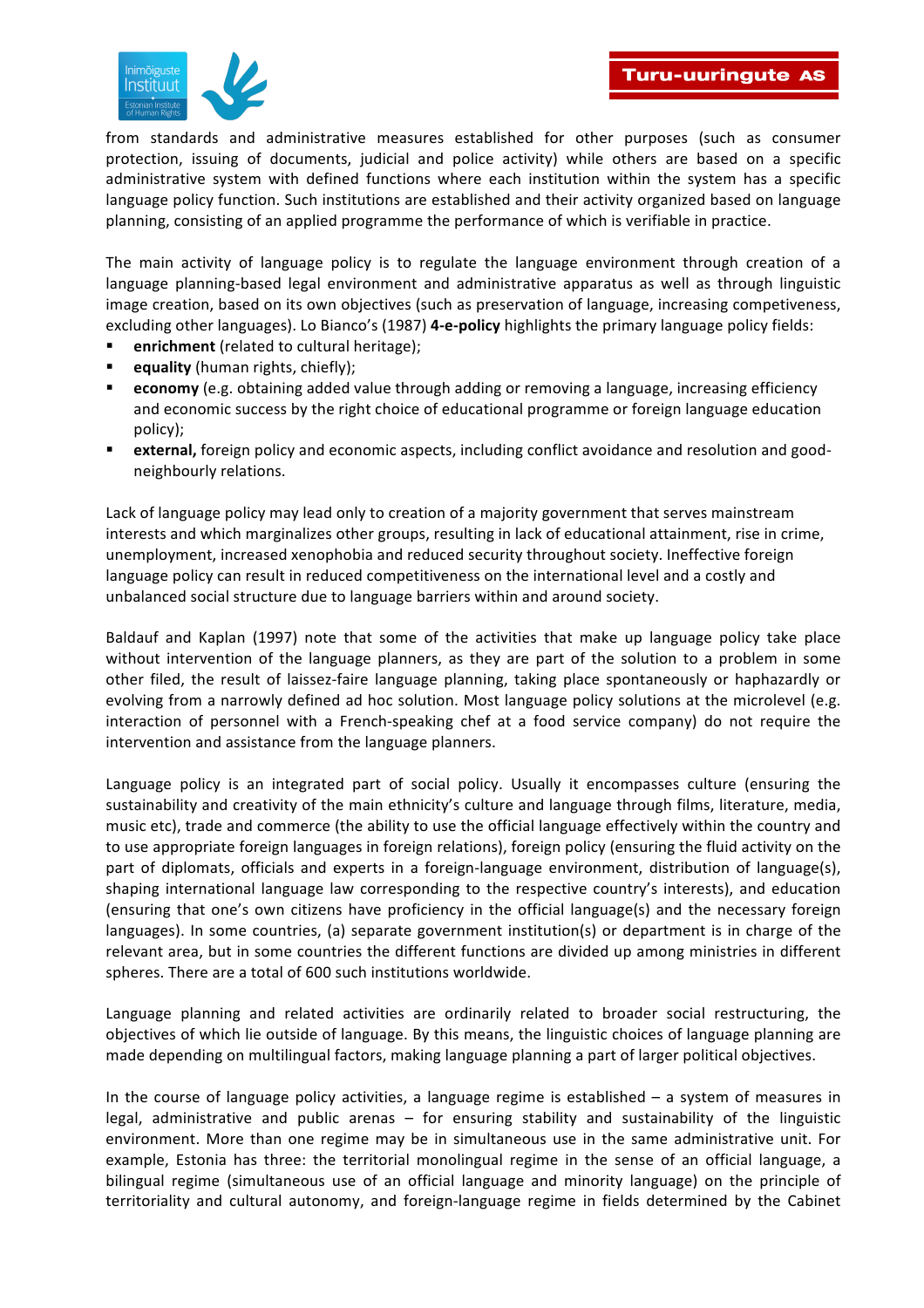

(such as customs, foreign trade and tourism). In the case of multiple languages, the user chooses the language being used (personal principle) or this is determined by territory (territorial principle). In essence, diglossia also follows the principle of a language regime, where a language is switched by field, such as the use of one language in church, government office or school, and the use of another at home or in an informal setting (minorities, immigrants). The language regime may be exclusive, precluding the use of other languages; or liberal, allowing other languages to be used alongside the required language.

### **1.4. Official language**

An official language is a term used in language law. It defines the language in which public administration is conducted, and the use of that language (Rannut et al 2003). In general, the official language has to also be the primary language of government in order to fulfil all the linguistic functions required in the state. The purposes of an official language is to ensure the country's linguistic identity and unity of the citizenry, effective and sustainable functioning by way of upholding a high quality of language and to preserve the official language in international relations. The official language has a symbolic (ties the country's identity to the language) and practical function, defining the use of language in different fields.

The state influences language in four ways:

- through its own use of language the language of the civil service, politicians and legal acts and other documents;
- through legal instruments;
- using educational planning measures, such as the planning of linguistic aspects of education or public media;
- through image-building measures.

The official language defines the status of language and, to some extent, the language corpus. Thus the concept does not directly define the quality of the relevant language. However, it does give a legal basis for requiring state and local government officials, and personnel at institutions in their jurisdiction and institutions under public law, state enterprises, foundations to adhere to a written language standard, and to apply sanctions to enforce the standard. This requirement also pertains to the virtual field, such as websites.

On this basis, government representatives can be required to always use high-quality official language and compile comprehensible texts.

Official language is a concept whose sphere varies from one country to another. The broadest interpretation is seen in France, while the scope of application of the official language in other countries is smaller. In some cases, the fields of application are left undefined, with room left for merely a symbolic function (in such a case, the language is usually in prevalent use and no legal support is needed).

The use of the official language cannot generally be required of individuals in private dealings (this would go against the freedom of speech as a fundamental human right). However, the state can require that official language be used for employment, healthcare and insurance contracts as well as in documentation pertaining to work conditions, discipline and other agreements within an entity, as well as in job advertisements. In private companies, though, use of language falls outside the concept of official language, although there are exceptions here. In business, use of official language applies not just to contracts and accounting but also to packaging, labelling and user manuals. In their absence, the state can levy sanctions.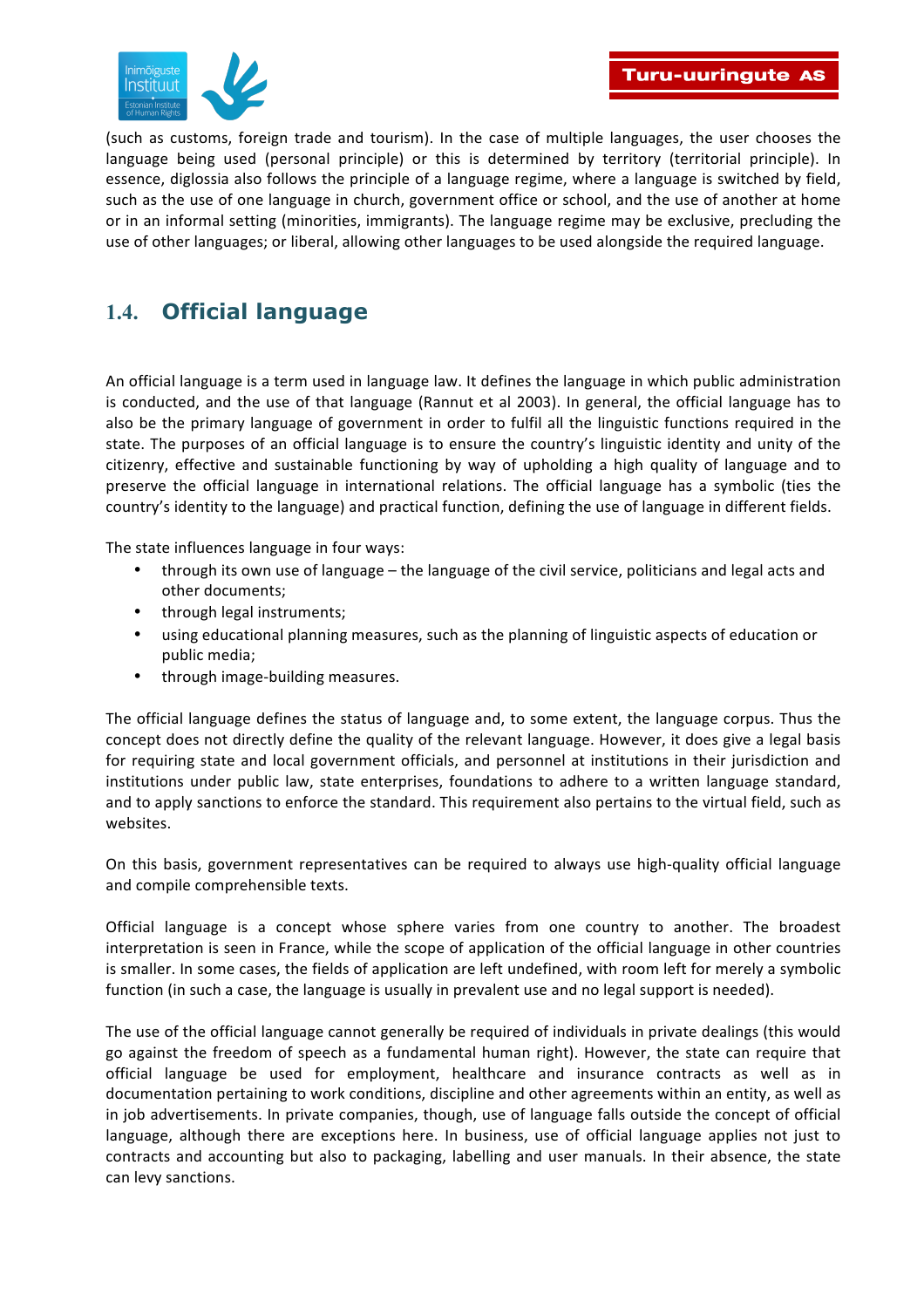

The official language requirement in media channels may also encompass quality of language (correct grammar, vocabulary and pronunciation, and the furnishing of translations, precision and prominence). In education, the state must have set forth the required standard of proficiency in the official language by the end of basic education (9th grade). The use of other languages in the state proceeds from the principle that they must not harm the official language.

In Estonia, the sphere of the official language follows general standards of international law. One of the most important differences is the limitation of the scope of use of the official language in the private sphere, as there is no direct need for it or, indeed, an internationally accepted legal basis.

The requirement of proficiency in and use of the official language is usually related to spheres of use of the language, such as administration, service, media, education, the court system and citizenship.

# **1.5. Regulation of language and linguistic human rights**

Regulation of language becomes necessary when one language group considers its language threatened by other languages (speakers of the other languages, more precisely) in the same region.

Linguistic co-existence based on linguistic contacts is a natural source of problems and conflicts. Governments try to cope with such phenomena by laving down legal standards, defining the official and pubic use of languages above all in law, administration and education and, to a lesser extent, in the private sphere (culture, communication, work, commerce and business). No country has to be proficient in the languages of all citizens and permanent residents, and thus, to maintain order and comprehensibility, the state thus mandates one or more languages as official and public-use languages in different regions and areas of use.

The more concrete a state's language policy, the more precise the corresponding legal system, consisting of linguistic rights, responsibilities and restrictions established for that purpose.

States have obligations to their citizens and permanent residents pertaining to language or languages. These obligations are linguistic human rights, used by the state to lay a basis for use and study of recognized languages. Such rights are laid down in national and international law.

Skutnabb-Kangas and Phillipson (1994: 71) have said that linguistic human rights encompass two fundamental rights, which are:

the right to learn the state's official (written) language;

right to one's native language, i.e. right to a native language identity, education and public services. 

The other special characteristic is individuality, where the rights belong to each member of the group. Most linguistic rights are non-transportable: they belong to regional language groups of sufficient size that must meet specific socioeconomic, demographic and linguistic requirements. The hallmark of a collective right is the corresponding number of those with the rights and responsibilities (such as minority and majority).

Yet there is no right (or related obligations) for preservation of a language group. In most cases, international law does not treat languages directly but rather regards them as characteristics of people in a certain group, identity and dignity, expressed in different fields of use of a language.

Aliens are the most vulnerable group in a society and suffer most due to discrimination. When we look at immigrants and other expatriates, difficulties arise from sharing of responsibility between the country of origin and the receiving country. In the case of stateless people and those who have lost contact with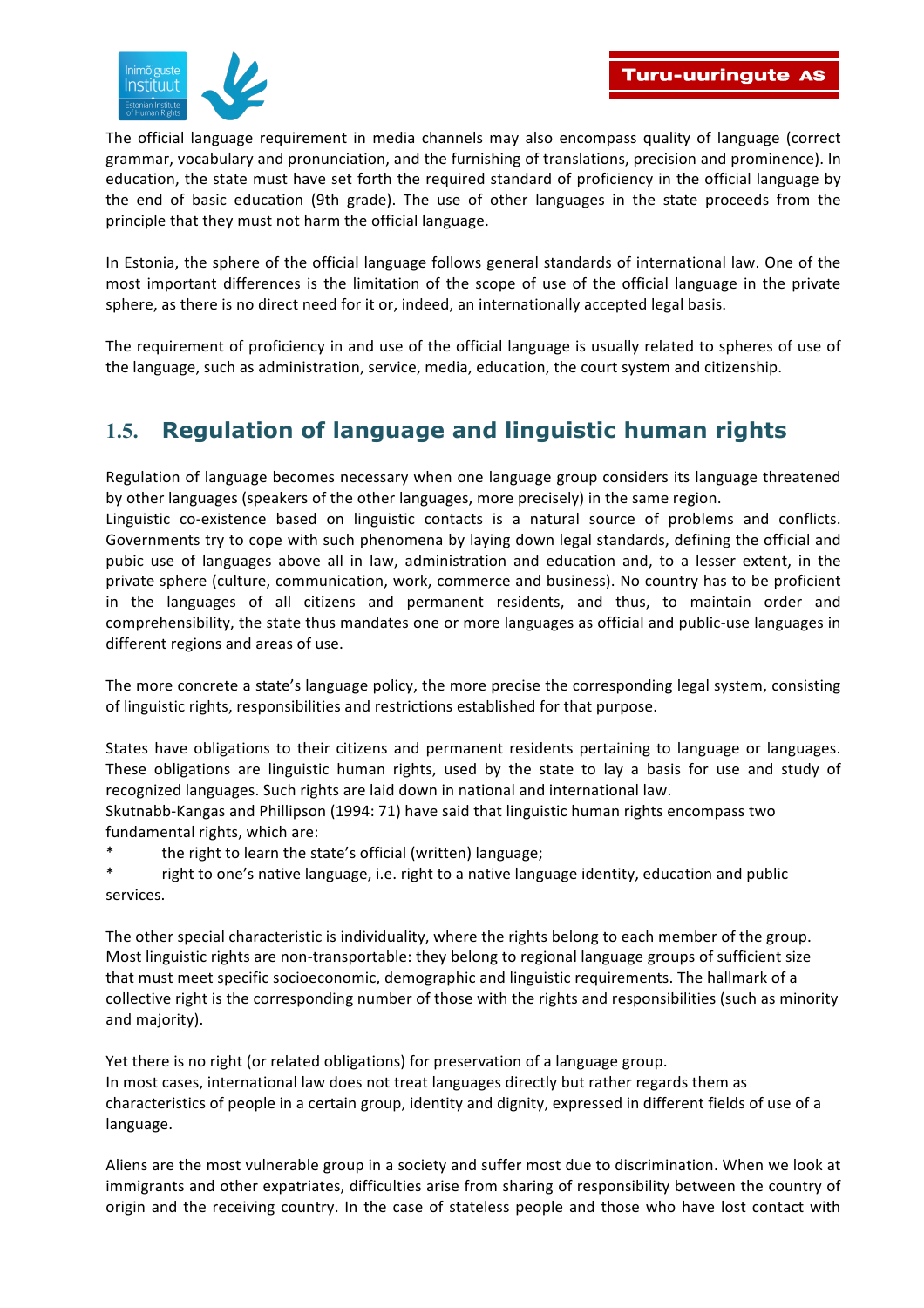

their homeland (such as refugees and asylum seekers), special protection is needed to determine who should bear responsibility and the obligations to the relevant persons (Drzemcewski 1988).

According to Alfredsson (1990: 14), immigrants who have arrived voluntarily from various countries do not require minority protection. They may be acting due to economic pressure or some other factor, but they arrive voluntarily and thus they should take into account both the good and bad sides of their decision. This position gibes with the view that minorities cannot arise overnight by way of migration. Thornberry (1991: 171) shares this view, asserting that countries cannot have the obligation to promote foreign culture at their own expense; the country of origin should have this obligation.

To sum up, it can be said that there is no legal protection that guards against assimilation of aliens. The primary basis for protection – equality in the eyes of the law – is not sufficient or appropriate for ensuring sustainability of language. Both functional change of language, where language is switched by field of use, and demographic change of language, where language changes in the next generation happen anyway upon implementation of a relevant language law, leading to loss of the immigrants' native tongue and transition to the local language within two or three generations.

The rights of individuals and special rights – minority rights – are much more extensive.

The OSCE High Commissioner on National Minorities has issued guidelines and recommendations specifying the rights of minorities. These are recommendations that extend educational and other rights of minorities, based on the following fundamental human rights and liberties (Sieminski 1997: 5):

- the right of everyone to education (Article 13: International Covenant on Economic, Social and Cultural Rights);
- liberty of individuals and bodies to establish and direct educational institutions (Article 29.2: UN Convention on the Rights of the Child);
- right to non-discrimination (Article 2: International Covenant on Civil and Political Rights);
- rights of people belonging to a minority (Article 27: International Covenant on Civil and Political Rights);
- freedom of assembly (Article 21: International Covenant on Civil and Political Rights);
- right to take part in the conduct of public affairs (Article 25: International Covenant on Civil and Political Rights);
- minority education issues (CE European Charter for Regional and Minority Languages; CE Framework Convention for the Protection of National Minorities; OSCE Copenhagen document).

The main emphasis of the recommendations is on equality and freedom through integration. Individuals belonging to national minorities are encouraged to learn the official language of the state. The recommendations stress that isolated parallel education structures do not support social integration of the society in a given state. Attention is drawn to the need for decentralization of the education system, which would allow education to be organized more democratically at the local level. Parents must have the opportunity to choose between different forms of education. The solution seen as achieving the right balance in multilingualism is to use the minority language where possible as a language of instruction, gradually increasing the share of the official language, thus giving the native language a chance to become instilled in the child's mind, facilitating subsequent cognitive learning independent of language.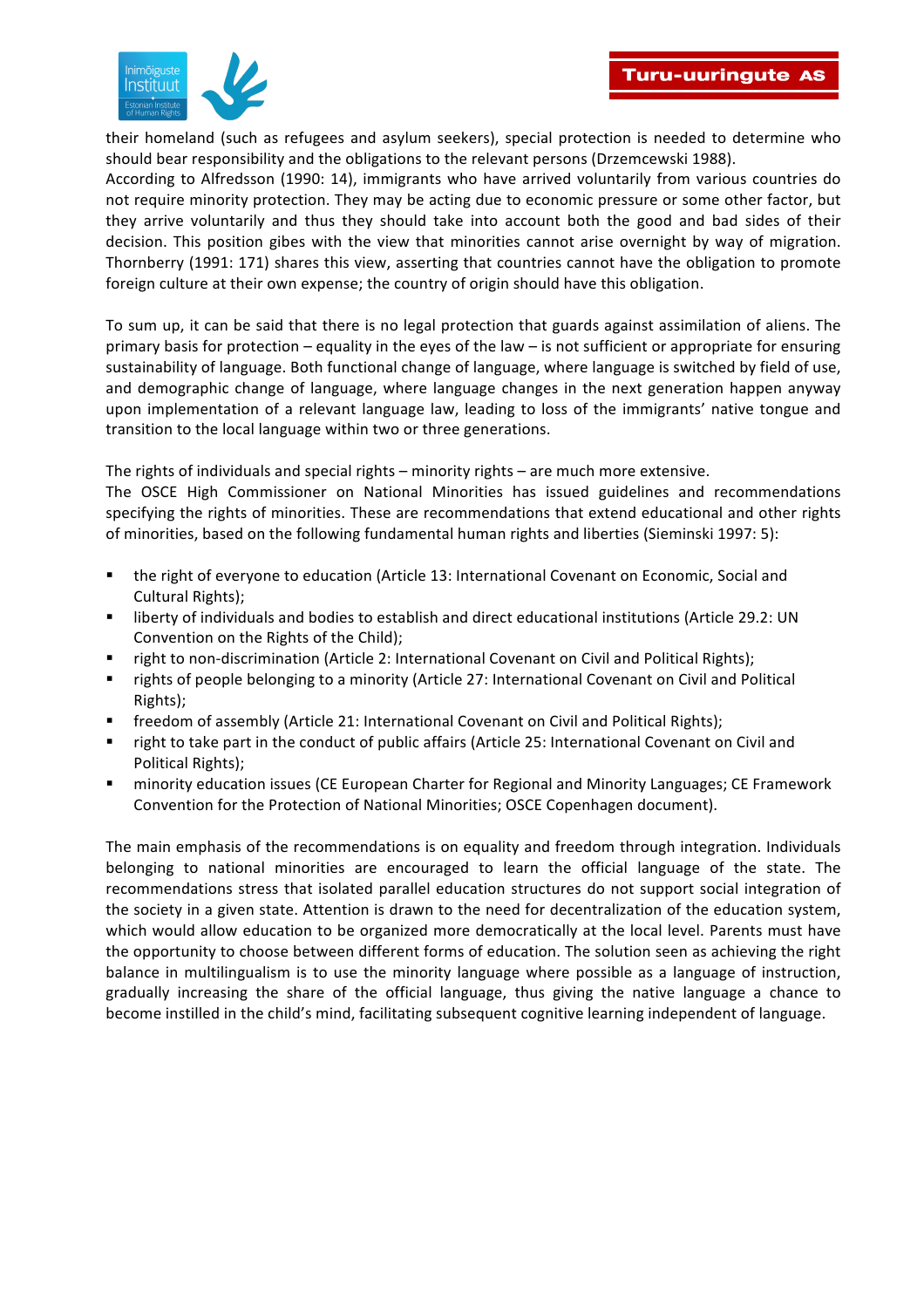## **1.6. Equality in the eyes of the law – non-discrimination**

The principle of non-discrimination must be seen as a right of the individual that does not apply to a language group. All differences cannot be a basis for discrimination: namely, equality and the right to non-discrimination to protect the individual from unjustifiably and unacceptably being treated on a different footing (see the comment from the UN Human Rights Committee<sup>2</sup>).

The question of discrimination in language issues comes up in connection with language requirements related to work, position or citizenship. Many countries have a language requirement linked to naturalization. The international human rights standard proceeds from the idea that it is not unfair to demand that people communicate in the respective country's language. At the same time, people who seek citizenship may be required to have proficiency in the official language, which encompasses reading, writing and communicating in the official/state language.

Such an interpretation of international law has apparently spread to other cases dealing with language requirements for employment or position. European Union regulation no. 1612/68 Article 3 allows to establish requirements of linguistic knowledge by reason of the nature of the post to be filled. A number of court decisions have refined this principle. The European Union allows member states to introduce policies necessary for protection and furtherance of their respective official languages.

The legitimacy of the objective and social and cultural aspects are important when it comes to language issues. The objective of official language or state language policy is to ensure the integration of all citizens on the basis of a common language so that they can actively take part in society's development and benefit from it. Such a policy is legally correct and widespread in the world. Some aspects must be adhered to in this regard: first, the objective cannot be the elimination of language differences. The goal must not be the creation of linguistic ghettoes in which people have limited territorial and social mobility. The requirement of proficiency in the official language is this consistent with human rights as long as it does not require other languages to be completely driven out.

Besides equal treatment, another aspect that must be examined is guarantees for equal opportunities, which generally pertains to institutional reorganization for fulfilling long-term objectives, such as in education, labour policy etc.

### **1.7. Integration**

-

Democracies that respect human rights are expected to have a society that has a significant degree of integration, where the members of society:

- have a sufficient knowledge of laws and the legal rules and respect them;
- are loyal to the country of location and view it and its national majority, language and culture with respect;

<sup>&</sup>lt;sup>2</sup> The UN Human Rights Committee's general comment on non-discrimination from 1989 states: "The term 'discrimination' should be understood to imply any distinction, exclusion, restriction or preference which is based on any ground such as...language...and which has the purpose or effect of nullifying or impairing the recognition, enjoyment or exercise by all persons, on an equal footing, of all rights and freedoms. The enjoyment of rights and freedoms on an equal footing, however, does not mean identical treatment in every instance."